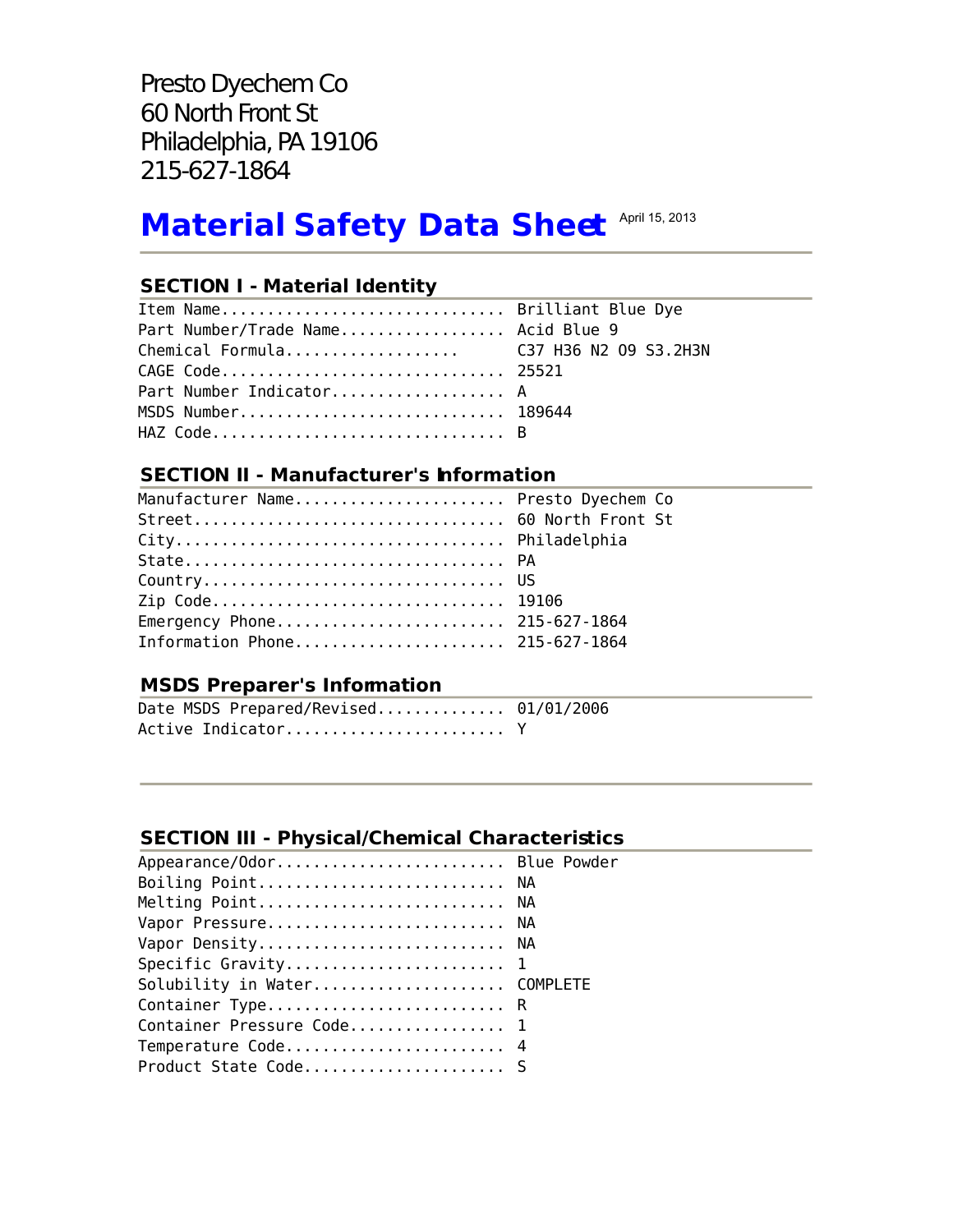# **SECTION IV - Fire and Explosion Hazard Data**

| Flash Point Method NA                        |  |
|----------------------------------------------|--|
| Lower Explosion Limit NA                     |  |
| Upper Explosion Limit NA                     |  |
| Extinguishing Media WATER, DRY CHEMICAL, CO2 |  |
| Special Fire Fighting Procedures WEAR SCBA   |  |
| Unusual Fire/Explosion Hazards NONE          |  |

# **SECTION V - Reactivity Data**

| Stability Conditions to Avoid WILL PRECIPITATE WITH ACIDS       |                     |
|-----------------------------------------------------------------|---------------------|
| Materials to Avoid OXIDIZING AGENTS                             |                     |
| Hazardous Decomposition Products BURNING WILL PRODUCE OXIDES OF | CARBON AND NITROGEN |
| Hazardous Polymerization NO                                     |                     |
| Polymerization Conditions to Avoid WILL NOT OCCUR               |                     |

# **SECTION VI - Health Hazard Data**

| <b>YES</b>                     |
|--------------------------------|
| <b>YES</b>                     |
| <b>YES</b>                     |
| NONE DOCUMENTED                |
| NO.                            |
| NO.                            |
| NO.                            |
| <b>NONE</b>                    |
| NOT KNOWN                      |
| NONE KNOWN                     |
| [EYES] FLUSH WITH WATER [SKIN] |
| WASH WITH SOAP AND WATER       |
| [INHAL] MOVE TO FRESH AIR.     |
| [INGEST] DILUTE WITH WATER,    |
| INDUCE VOMITING.               |
|                                |

# **SECTION VII - Precautions for Safe Handling and Use**

| Steps if Material Released/Spilled WEAR APPROPRIATE SAFETY     |                                 |
|----------------------------------------------------------------|---------------------------------|
|                                                                | EQUIPMENT. CONTAIN AND CLEAN UP |
|                                                                | SPILL. CONTAIN LIQUIDS USING    |
|                                                                | ABSORBANTS, SWEEP POWDERS       |
|                                                                | CAREFULLY MINIMIZING DUSTING.   |
|                                                                | SHOVEL ALL SPILL MATERIAL INTO  |
|                                                                | DISPOSAL DRUM.                  |
| Neutralizing Agent NR                                          |                                 |
| Waste Disposal Method BURY OR INCINERATE ACCORDING TO          |                                 |
|                                                                | FEDERAL, STATE AND LOCAL        |
|                                                                | REGULATIONS, CONTAINERS SHOULD  |
|                                                                | BE TRIPLE RINSED ACCORDING TO   |
|                                                                | FEDERAL REGULATIONS.            |
| Handling and Storage Precautions HANDLE THIS PRODUCT WITH CARE |                                 |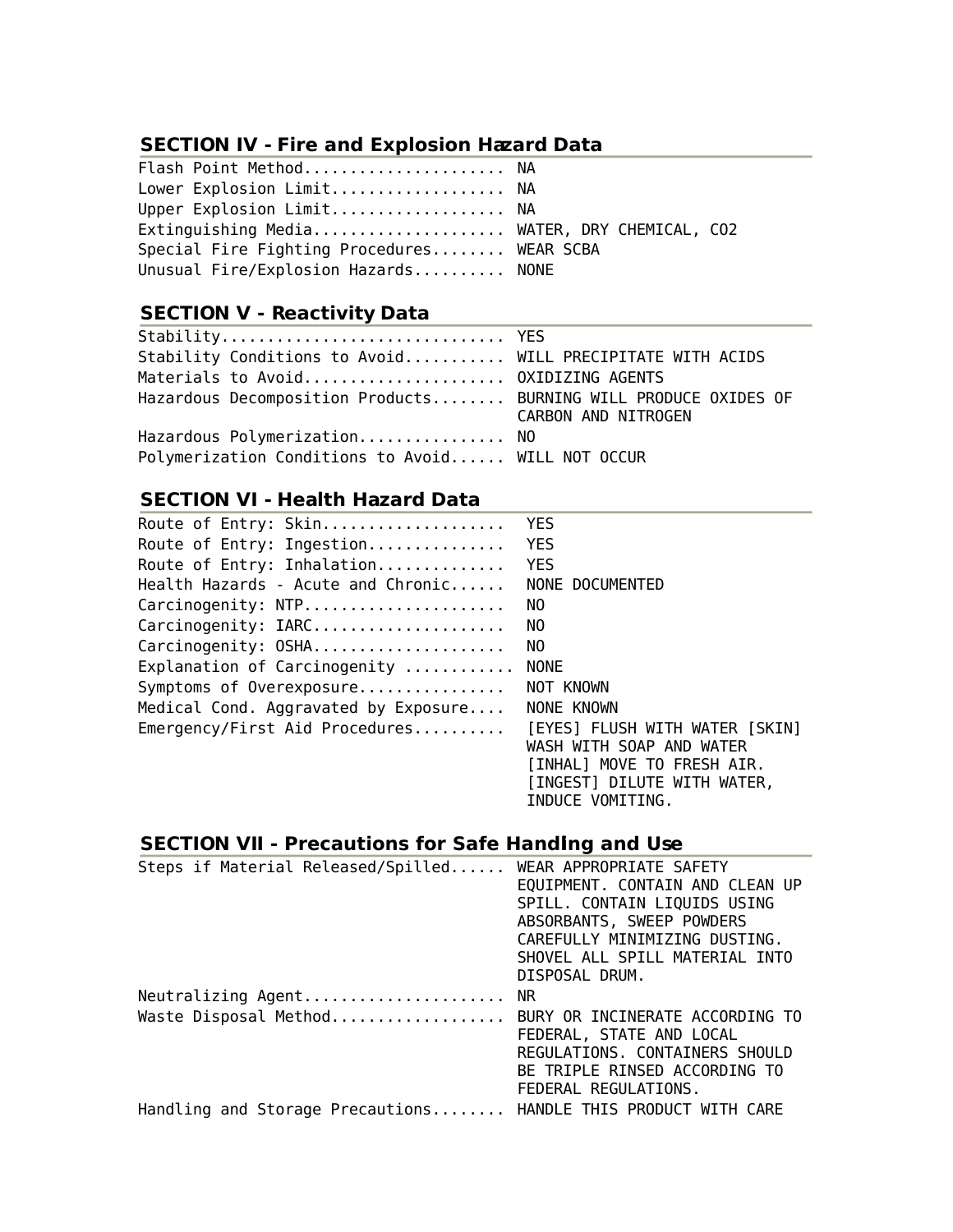Other Precautions.......................... NR

#### **SECTION VIII - Control Measures**

| Respiratory Protection NIOSH APPROVED RESPIRATOR MOLDEX     | 2200                |
|-------------------------------------------------------------|---------------------|
| Ventilation LOCAL EXHAUST                                   |                     |
| Protective Gloves RUBBER                                    |                     |
| Eye Protection SAFETY GLASSES WITH SIDE SHIELDS             |                     |
| Other Protective Equipment WEAR APRON/COVERALLS TO MINIMIZE |                     |
|                                                             | <b>SKIN CONTACT</b> |
| Work Hygenic Practices WASH THOROUGHLY AFTER HANDLING       |                     |

#### **SECTION IX - Label Data**

| Protect Eye YES                                            |                   |
|------------------------------------------------------------|-------------------|
| Protect Skin YES                                           |                   |
| Protect Respiratory YES                                    |                   |
| Chronic Indicator NO                                       |                   |
| Contact Code SLIGHT                                        |                   |
|                                                            |                   |
|                                                            |                   |
|                                                            |                   |
| Specific Hazard and Precaution NO TARGET ORGANS LISTED FOR | CHRONIC EXPOSURES |

# **SECTION X - Transportation Data**

| Container Quantity 1 |  |
|----------------------|--|
| Unit of Measure GM   |  |

## **SECTION XI - Site Specific/Reporting Information**

|  | Volatile Organic Compounds $(P/G)$ 0 |  |
|--|--------------------------------------|--|
|  | Volatile Organic Compounds $(G/L)$ 0 |  |

### **SECTION XII - Ingredients/Identity Information**

| Color Index # 42090               |  |
|-----------------------------------|--|
| Ingredient Name Triiphenylmethane |  |
| CAS Number 2650-18-2              |  |
| Proprietary NO                    |  |
|                                   |  |
| OSHA PEL NE                       |  |
| ACGIH TLV NE                      |  |
|                                   |  |

To the best of our knowledge, the information contained herein is accurate. However, Presto Dyechem Co does not assume any liability whatsoever for the accuracy or completeness of the information contained herein. Final determination of suitability of any material is the